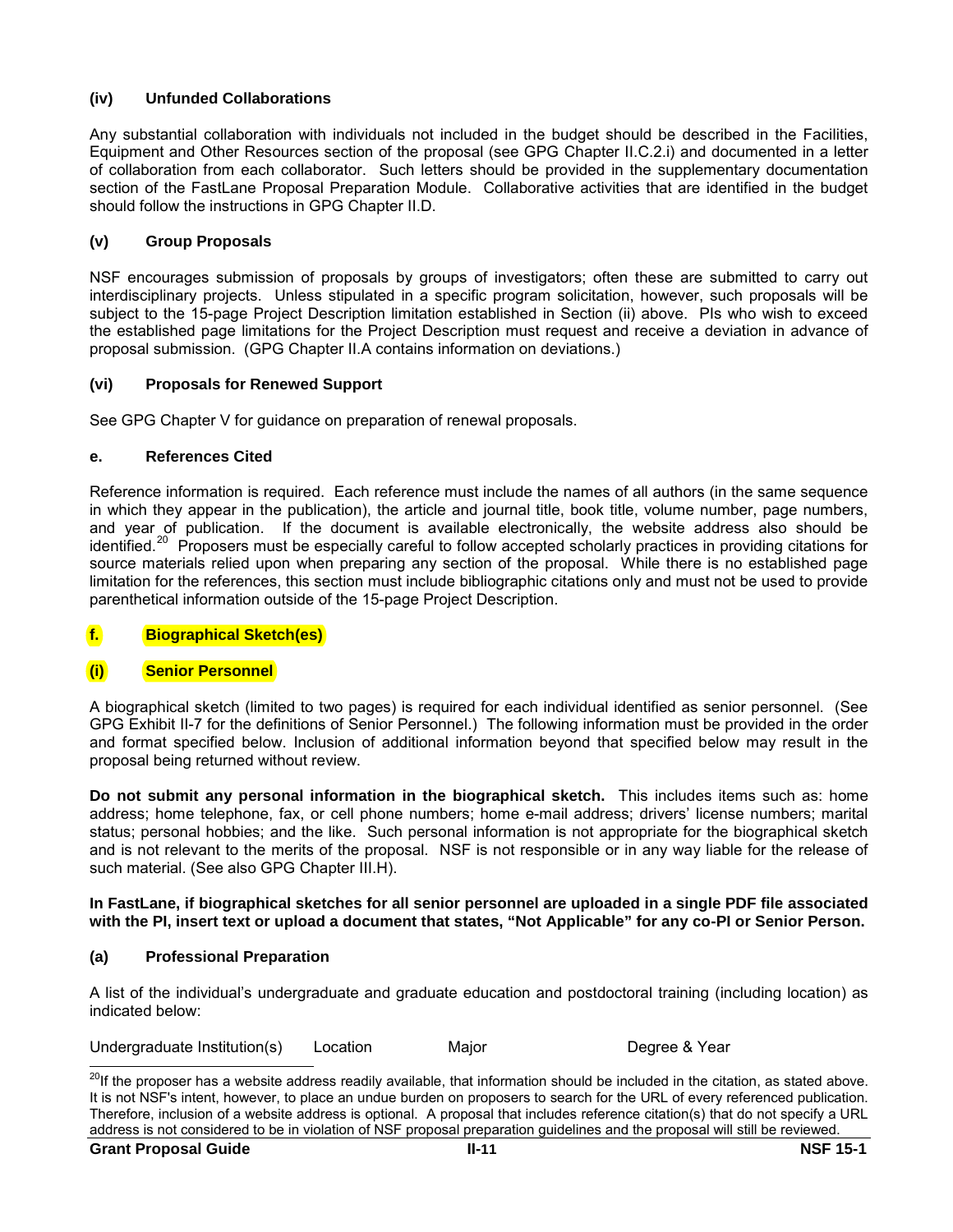| Graduate Institution(s)     | Location | Major |
|-----------------------------|----------|-------|
| Postdoctoral Institution(s) | Location | Area  |

## **(b) Appointments**

A list, in reverse chronological order, of all the individual's academic/professional appointments beginning with the current appointment.

## **(c) Products**

A list of: (i) up to five products most closely related to the proposed project; and (ii) up to five other significant products, whether or not related to the proposed project. Acceptable products must be citable and accessible including but not limited to publications, data sets, software, patents, and copyrights. Unacceptable products are unpublished documents not yet submitted for publication, invited lectures, and additional lists of products. Only the list of ten will be used in the review of the proposal.

Each product must include full citation information including (where applicable and practicable) names of all authors, date of publication or release, title, title of enclosing work such as journal or book, volume, issue, pages, website and URL or other Persistent Identifier.

If only publications are included, the heading "Publications" may be used for this section of the Biographical Sketch.

## **(d) Synergistic Activities**

A list of up to five examples that demonstrate the broader impact of the individual's professional and scholarly activities that focuses on the integration and transfer of knowledge as well as its creation. Examples could include, among others: innovations in teaching and training (e.g., development of curricular materials and pedagogical methods); contributions to the science of learning; development and/or refinement of research tools; computation methodologies, and algorithms for problem-solving; development of databases to support research and education; broadening the participation of groups underrepresented in STEM; and service to the scientific and engineering community outside of the individual's immediate organization.

## **(e) Collaborators & Other Affiliations**

- **Collaborators and Co-Editors.** A list of all persons in alphabetical order (including their current organizational affiliations) who are currently, or who have been collaborators or co-authors with the individual on a project, book, article, report, abstract or paper during the 48 months preceding the submission of the proposal. Also include those individuals who are currently or have been co-editors of a journal, compendium, or conference proceedings during the 24 months preceding the submission of the proposal. The total number of collaborators and co-editors also must be identified. If there are no collaborators or co-editors to report, this should be so indicated.
- **Graduate Advisors and Postdoctoral Sponsors.** A list of the names of the individual's own graduate advisor(s) and principal postdoctoral sponsor(s), and their current organizational affiliations. The total number of graduate advisors and postdoctoral sponsors also must be identified.
- **Thesis Advisor and Postgraduate-Scholar Sponsor.** A list of all persons (including their organizational affiliations), with whom the individual has had an association as thesis advisor, or with whom the individual has had an association within the last five years as a postgraduate-scholar sponsor. The total number of graduate students advised and postdoctoral scholars sponsored also must be identified.

The information in section (e) above of the biographical sketch is used to help identify potential conflicts or bias in the selection of reviewers. See GPG Exhibit II-2 for additional information on potential reviewer conflicts.